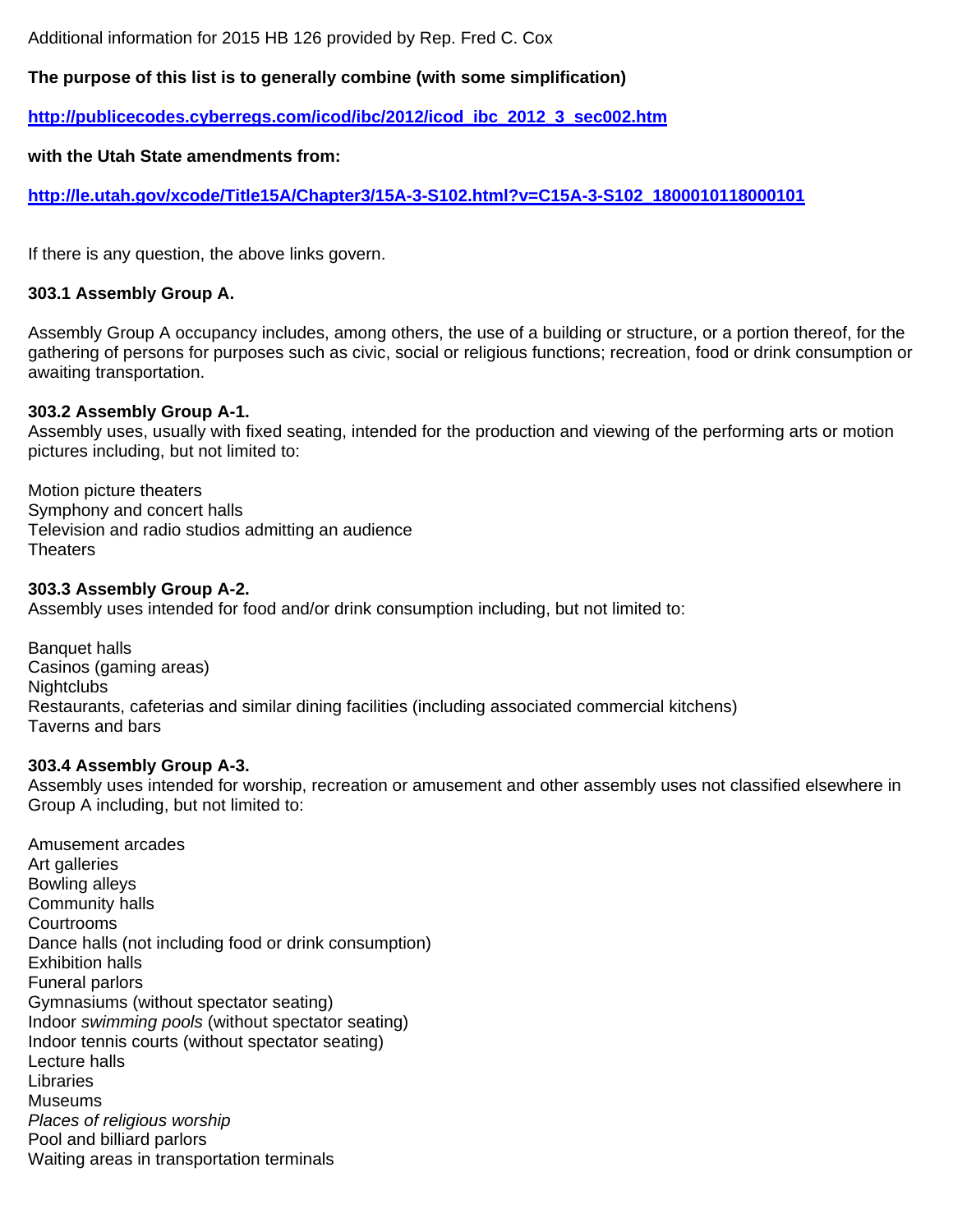## **303.5 Assembly Group A-4.**

Assembly uses intended for viewing of indoor sporting events and activities with spectator seating including, but not limited to:

Arenas Skating rinks *Swimming pools* Tennis courts

#### **303.6 Assembly Group A-5.**

Assembly uses intended for participation in or viewing outdoor activities including, but not limited to:

Amusement park structures *Bleachers Grandstands* **Stadiums** 

#### **304.1 Business Group B.**

Business Group B occupancy includes, among others, the use of a building or structure, or a portion thereof, for office, professional or service-type transactions, including storage of records and accounts. Business occupancies shall include, but not be limited to, the following:

Airport traffic control towers *Ambulatory care facilities* where 4 or more care recipients are rendered incapable of self preservation. Animal hospitals, kennels and pounds **Banks** Barber and beauty shops Car wash Civic administration *Clinic, outpatient* Dry cleaning and laundries: pick-up and delivery stations and self-service Educational occupancies for students above the 12th grade Electronic data processing Laboratories: testing and research Motor vehicle showrooms Post offices Print shops Professional services (architects, attorneys, dentists, physicians, engineers, etc.) Radio and television stations Telephone exchanges Training and skill development not within a school or academic program

# **SECTION 305 EDUCATIONAL GROUP E**

#### **305.1 Educational Group E.**

Educational Group E occupancy includes, among others, the use of a building or structure, or a portion thereof, by six or more persons at any one time for educational purposes through the 12th grade.

#### **305.1.1 Accessory to places of religious worship.**

Religious educational rooms and religious auditoriums, which are accessory to *places of religious worship* in accordance with Section 303.1.4 and have *occupant loads* of less than 100, shall be classified as Group A-3 occupancies.

#### **305.2 Group E, day care facilities.**

This group includes buildings and structures or portions thereof occupied by more than five children older than  $2^{1}/_{2}$ years of age who receive educational, supervision, child care centers, or *personal care services* for fewer than 24 hours per day. **See section 425 for special requirements for Day Care.**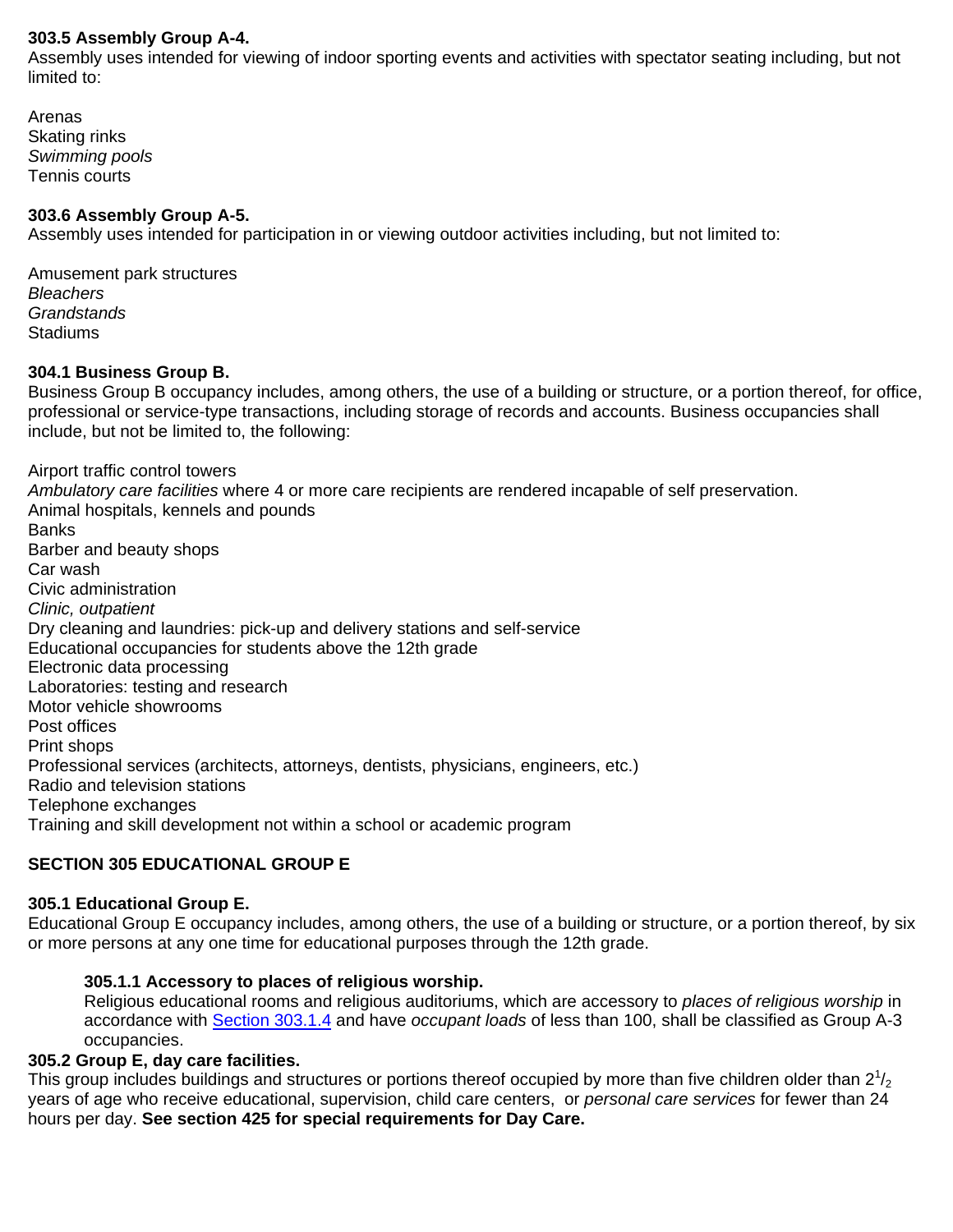# **305.2.1 Within places of religious worship.**

Rooms and spaces within *places of religious worship* providing such day care during religious functions shall be classified as part of the primary occupancy.

## **305.2.2 Four or fewer children.**

A facility having five or fewer children receiving such day care shall be classified as part of the primary occupancy.

#### **305.2.3 Four or fewer children in a dwelling unit.**

A facility such as the above within a *dwelling unit* and having five or fewer children receiving such day care shall be classified as a Group R-3 occupancy or shall comply with the *International Residential Code.* **305.2.4 Child Day Care -- Residential Certificate or a Family License**. Areas used for child day care purposes with a Residential Certificate R430-50 or a Family License, as defined in Utah Administrative Code, R430-90, Licensed Family Child Care, may be located in a Group R-2 or R-3 occupancy as provided in Section 310.5 or shall comply with the International Residential Code in accordance with Section R101.2." **305.2.5 Child Care Centers**. Areas used for Hourly Child Care Centers, as defined in Utah Administrative Code, R430-60, Child Care Center as defined in Utah Administrative Code, R430-100, or Out of School Time Programs, as defined in Utah Administrative Code, R430-70, may be classified as accessory occupancies.

#### **306.1 Factory Industrial Group F.**

Factory Industrial Group F occupancy includes, among others, the use of a building or structure, or a portion thereof, for assembling, disassembling, fabricating, finishing, manufacturing, packaging, repair or processing operations that are not classified as a Group H hazardous or Group S storage occupancy.

#### **306.2 Moderate-hazard factory industrial, Group F-1.**

Factory industrial uses which are not classified as Factory Industrial F-2 Low Hazard shall be classified as F-1 Moderate Hazard and shall include, but not be limited to, the following:

Aircraft (manufacturing, not to include repair) Appliances Athletic equipment Automobiles and other motor vehicles **Bakeries** Beverages: over 16-percent alcohol content **Bicycles Boats** Brooms or brushes Business machines Cameras and photo equipment Canvas or similar fabric Carpets and rugs (includes cleaning) Clothing Construction and agricultural machinery **Disinfectants** Dry cleaning and dyeing Electric generation plants **Electronics** Engines (including rebuilding) Food processing and commercial kitchens not associated with restaurants, cafeterias and similar dining facilities **Furniture** Hemp products Jute products **Laundries** Leather products **Machinery Metals** Millwork (sash and door) Motion pictures and television filming (without spectators) Musical instruments Optical goods Paper mills or products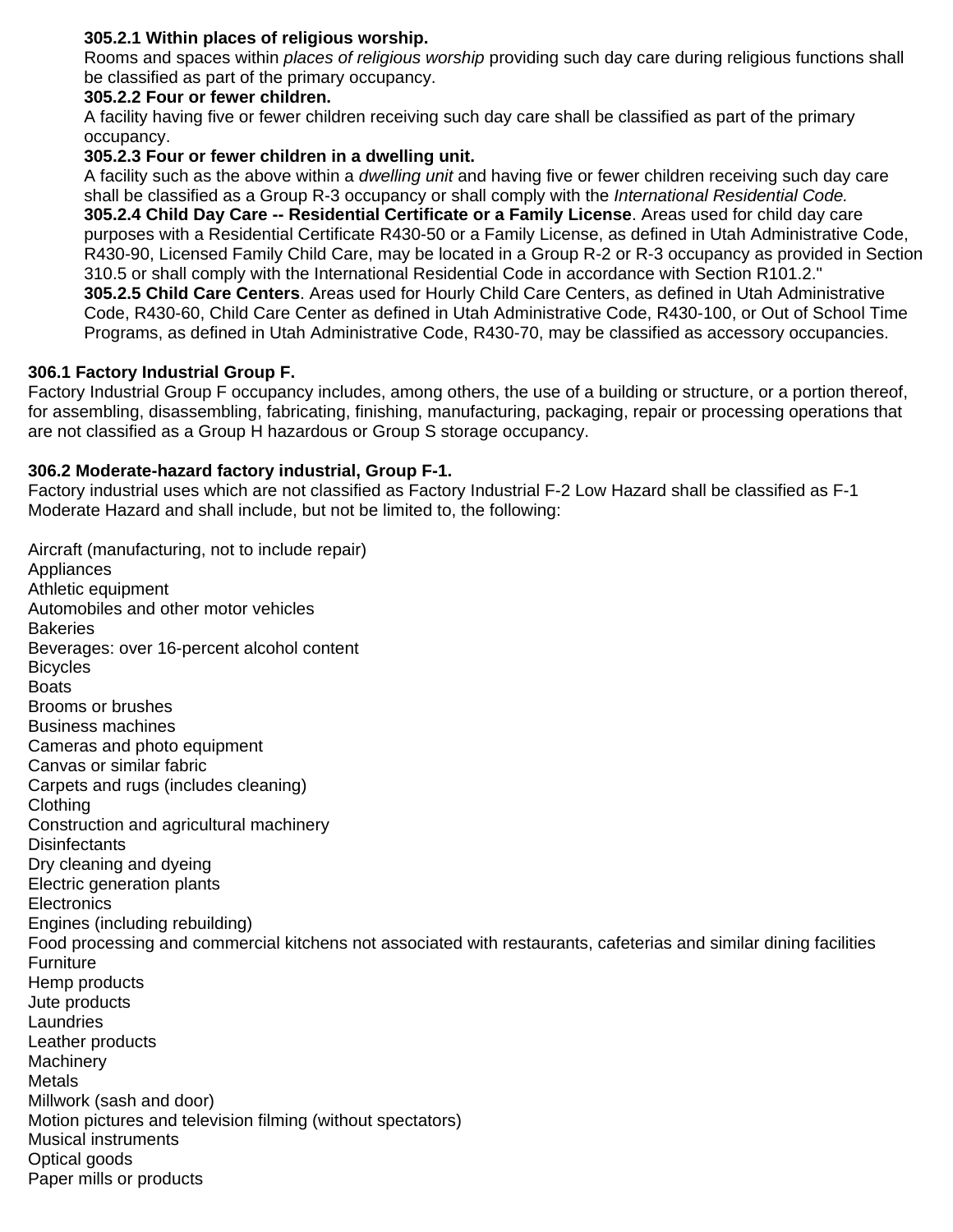Photographic film Plastic products Printing or publishing Recreational vehicles Refuse incineration **Shoes** Soaps and detergents **Textiles** Tobacco **Trailers Upholstering** Wood; distillation Woodworking (cabinet)

# **306.3 Low-hazard factory industrial, Group F-2.**

Factory industrial uses that involve the fabrication or manufacturing of noncombustible materials which during finishing, packing or processing do not involve a significant fire hazard shall be classified as F-2 occupancies and shall include, but not be limited to, the following:

Beverages: up to and including 16-percent alcohol content Brick and masonry Ceramic products Foundries Glass products Gypsum Ice Metal products (fabrication and assembly)

# **307.1 High-hazard Group H.**

High-hazard Group H occupancy includes, among others, the use of a building or structure, or a portion thereof, that involves the manufacturing, processing, generation or storage of materials that constitute a physical or health hazard in quantities in excess of those allowed in *control areas* complying with Section 414, based on the maximum allowable quantity limits for *control areas* set forth in Tables 307.1(1) and 307.1(2). Hazardous occupancies are classified in Groups H-1, H-2, H-3, H-4 and H-5 and shall be in accordance with this section, the requirements of Section 415 and the *International Fire Code*. Hazardous materials stored, or used on top of roofs or canopies shall be classified as outdoor storage or use and shall comply with the *International Fire Code*.

## **308.1 Institutional Group I.**

Institutional Group I occupancy includes, among others, the use of a building or structure, or a portion thereof, in which care or supervision is provided to persons who are or are not capable of self-preservation without physical assistance or in which persons are detained for penal or correctional purposes or in which the liberty of the occupants is restricted. Institutional occupancies shall be classified as Group I-1, I-2, I-3 or I-4.

**308.2.1 Assisted living facilities and related occupancies**. The following words and terms shall, for the purposes of this section and as used elsewhere in this code, have the meanings shown herein.

TYPE I ASSISTED LIVING FACILITY. A residential facility licensed by the Utah Department of Health that provides a protected living arrangement for ambulatory, non-restrained persons who are capable of achieving mobility sufficient to exit the facility without the assistance of another person.

Occupancies. Limited capacity, type I assisted living facilities with two to five residents shall be classified as R-3 occupancies. Small, type I assisted living facilities with six to sixteen residents shall be classified as R-4 occupancies. Large, type I assisted living facilities with over sixteen residents shall be classified as I-1 occupancies.

TYPE II ASSISTED LIVING FACILITY. A residential facility licensed by the Utah Department of Health that provides an array of coordinated supportive personal and health care services to residents who meet the definition of semiindependent.

Semi-Independent. A person who is: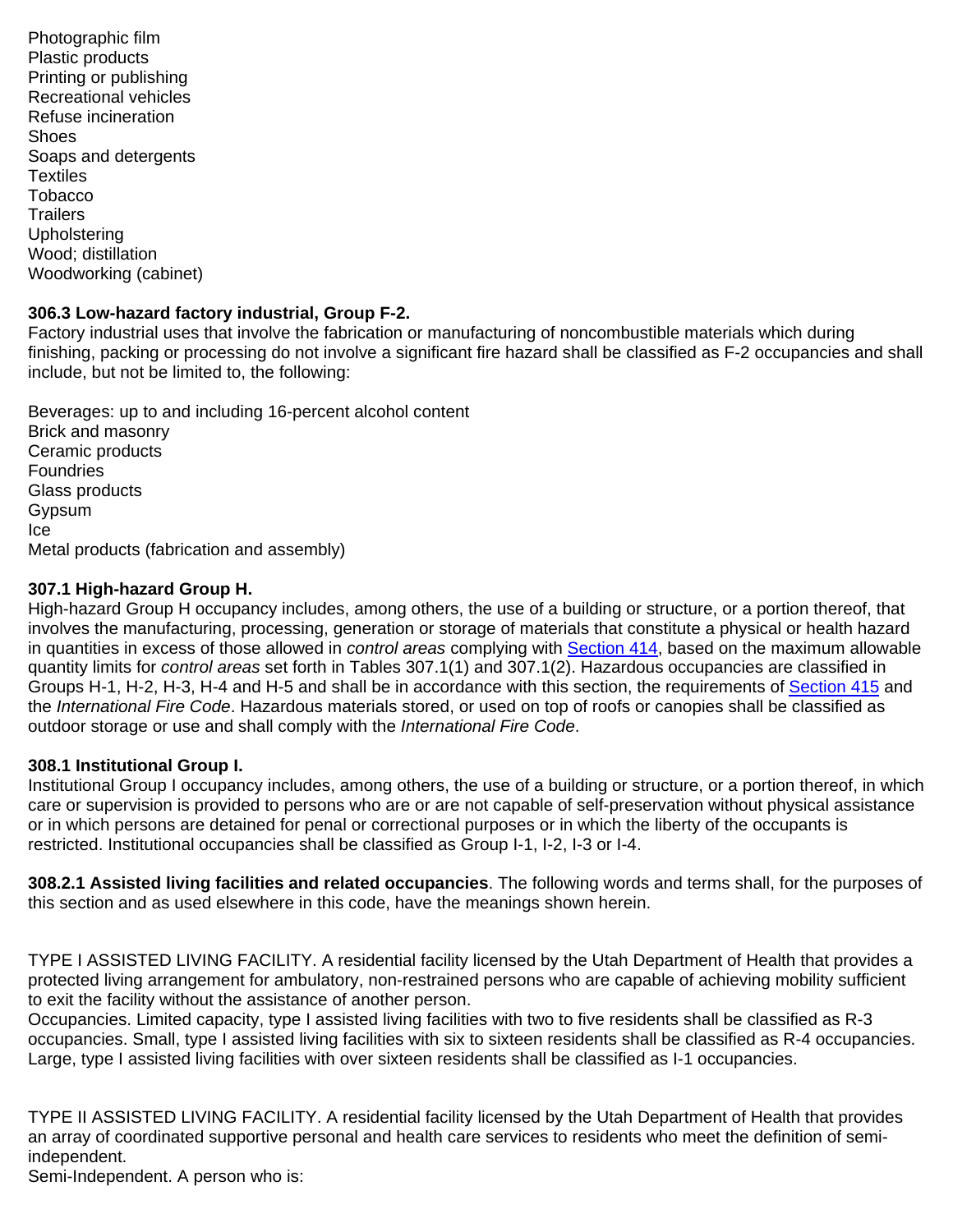A. Physically disabled but able to direct his or her own care; or

B. Cognitively impaired or physically disabled but able to evacuate from the facility with the physical assistance of one person.

Occupancies. Limited capacity, type II assisted living facilities with two to five residents shall be classified as R-4 occupancies. Small, type II assisted living facilities with six to sixteen residents shall be classified as I-1 occupancies. Large, type II assisted living facilities with over sixteen residents shall be classified as I-2 occupancies.

RESIDENTIAL TREATMENT/SUPPORT ASSISTED LIVING FACILITY. A residential treatment/support assisted living facility which creates a group living environment for four or more residents licensed by the Utah Department of Human Services, and provides a protected living arrangement for ambulatory, non-restrained persons who are capable of achieving mobility sufficient to exit the facility without the physical assistance of another person

# **308.3 Institutional Group I-1.**

This occupancy shall include buildings, structures or portions thereof for more than 16 persons who reside on a 24 hour basis in a supervised environment and receive *custodial care*. The persons receiving care are capable of self preservation. This group shall include, but not be limited to, the following:

Alcohol and drug centers Assisted living facilities (see Section 308.2.1) Congregate care facilities Convalescent facilities *Group homes*  Halfway houses Residential board and *custodial care* facilities Social rehabilitation facilities

## **308.4 Institutional Group I-2.**

This occupancy shall include buildings and structures used for *medical care* on a 24-hour basis for more than three persons who are *incapable of self-preservation*. This group shall include, but not be limited to, the following:

*c*hild care facilities *Detoxification facilities Hospitals Nursing homes* (both intermediate care facilities and skilled nursing facilities) *Psychiatric hospitals* 

Ambulatory Surgical Centers with five or more operating rooms

## **308.4.1 Three or fewer persons receiving care.**

A facility such as the above with three or fewer persons receiving such care shall be classified as Group R-3 or shall comply with the *International Residential Code* provided an *automatic sprinkler system* is installed in accordance with Section 903.3.1.3 or with Section P2904 of the *International Residential Code*.

## **308.5 Institutional Group I-3.**

This occupancy shall include buildings and structures that are inhabited by more than five persons who are under restraint or security. An I-3 facility is occupied by persons who are generally *incapable of self-preservation* due to security measures not under the occupants' control. This group shall include, but not be limited to, the following:

Correctional centers Detention centers Jails Prerelease centers Prisons Reformatories

## **308.6 Institutional Group I-4, day care facilities.**

This group shall include buildings and structures occupied by more than four persons of any age who receive *custodial care* for fewer than 24 hours per day by persons other than parents or guardians, relatives by blood, marriage or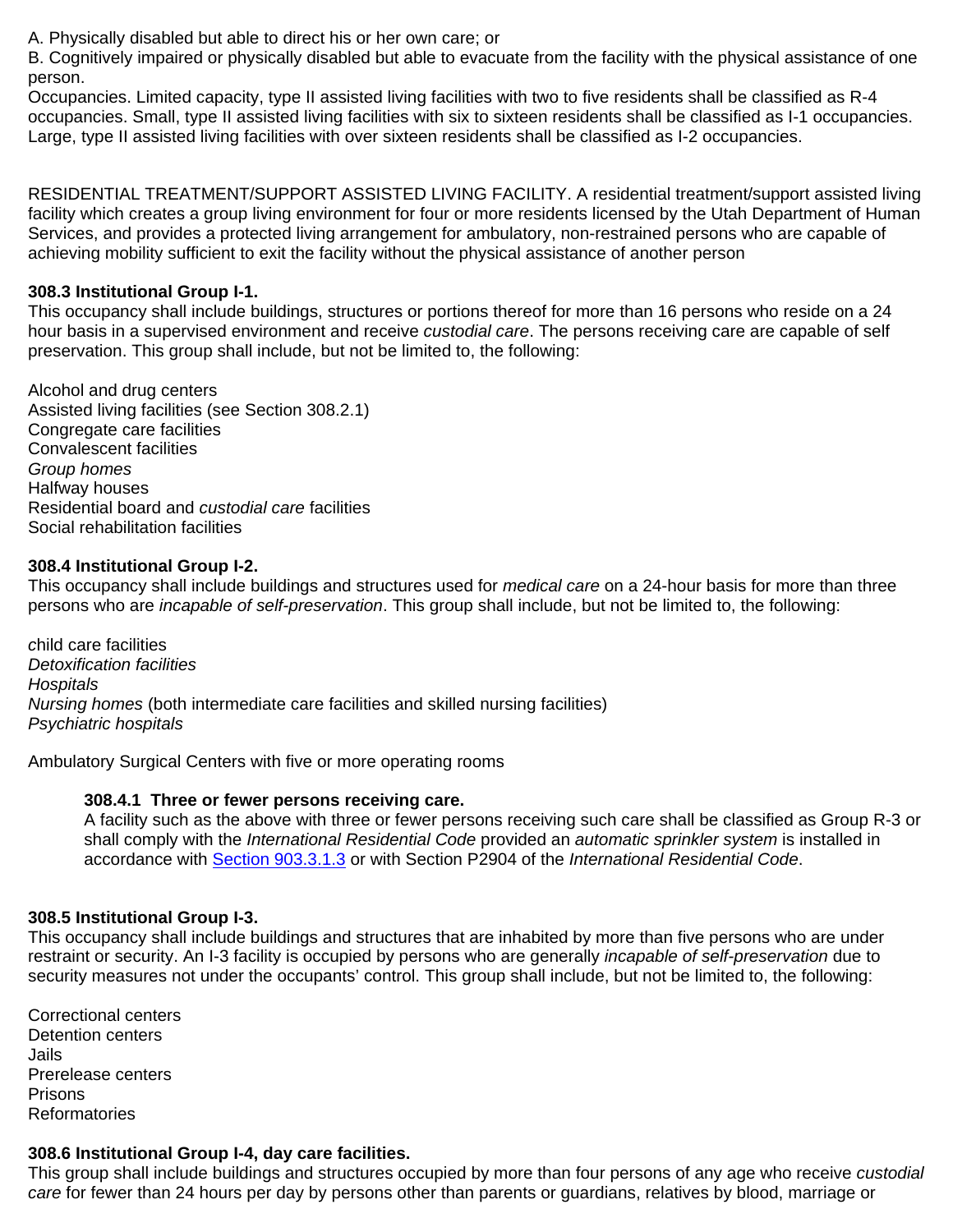adoption, and in a place other than the home of the person cared for. This group shall include, but not be limited to, the following:

Adult day care Child day care

# **308.6.1 Classification as Group E.**

A child day care facility that provides care for more than four but no more than 100 children under the age of two, where the rooms in which the children are cared for are located on a *level of exit discharge* serving such rooms and each of these child care rooms has an *exit* door directly to the exterior, shall be classified as Group E. See Section 425 for special requirements for Day Care

# **308.6.2 Within a place of religious worship.**

Rooms and spaces within *places of religious worship* providing such care during religious functions shall be classified as part of the primary occupancy.

## **308.6.3 Four or fewer persons receiving care.**

A facility having four or fewer persons receiving *custodial care* shall be classified as part of the primary occupancy. See Section 425 for special requirements for Day Care

## **308.6.4 Four or fewer persons receiving care in a dwelling unit.**

A facility such as the above within a *dwelling unit* and having four or fewer persons receiving *custodial care*  shall be classified as a Group R-3 occupancy or shall comply with the *International Residential Code.* See Section 425 for special requirements for Day Care

#### **309.1 Mercantile Group M.**

Mercantile Group M occupancy includes, among others, the use of a building or structure or a portion thereof, for the display and sale of merchandise and involves stocks of goods, wares or merchandise incidental to such purposes and accessible to the public. Mercantile occupancies shall include, but not be limited to, the following:

Department stores Drug stores **Markets** Motor fuel-dispensing facilities Retail or wholesale stores Sales rooms

## **310.1 Residential Group R.**

Residential Group R includes, among others, the use of a building or structure, or a portion thereof, for sleeping purposes when not classified as an Institutional Group I or when not regulated by the *International Residential Code*.

## **310.3 Residential Group R-1.**

Residential occupancies containing *sleeping units* where the occupants are primarily *transient* in nature, including:

*Boarding houses (transient)* with more than 10 occupants *Congregate living facilities (transient)* with more than 10 occupants Hotels (*transient*) Motels (*transient*)

## **310.4 Residential Group R-2.**

Residential occupancies containing *sleeping units* or more than two *dwelling units* where the occupants are primarily permanent in nature, including:

Apartment houses *Boarding houses* (nontransient) with more than 16 occupants *Congregate living facilities* (nontransient) with more than 16 occupants **Convents** *Dormitories*  Fraternities and sororities Hotels (nontransient) *Live/work units* **Monasteries**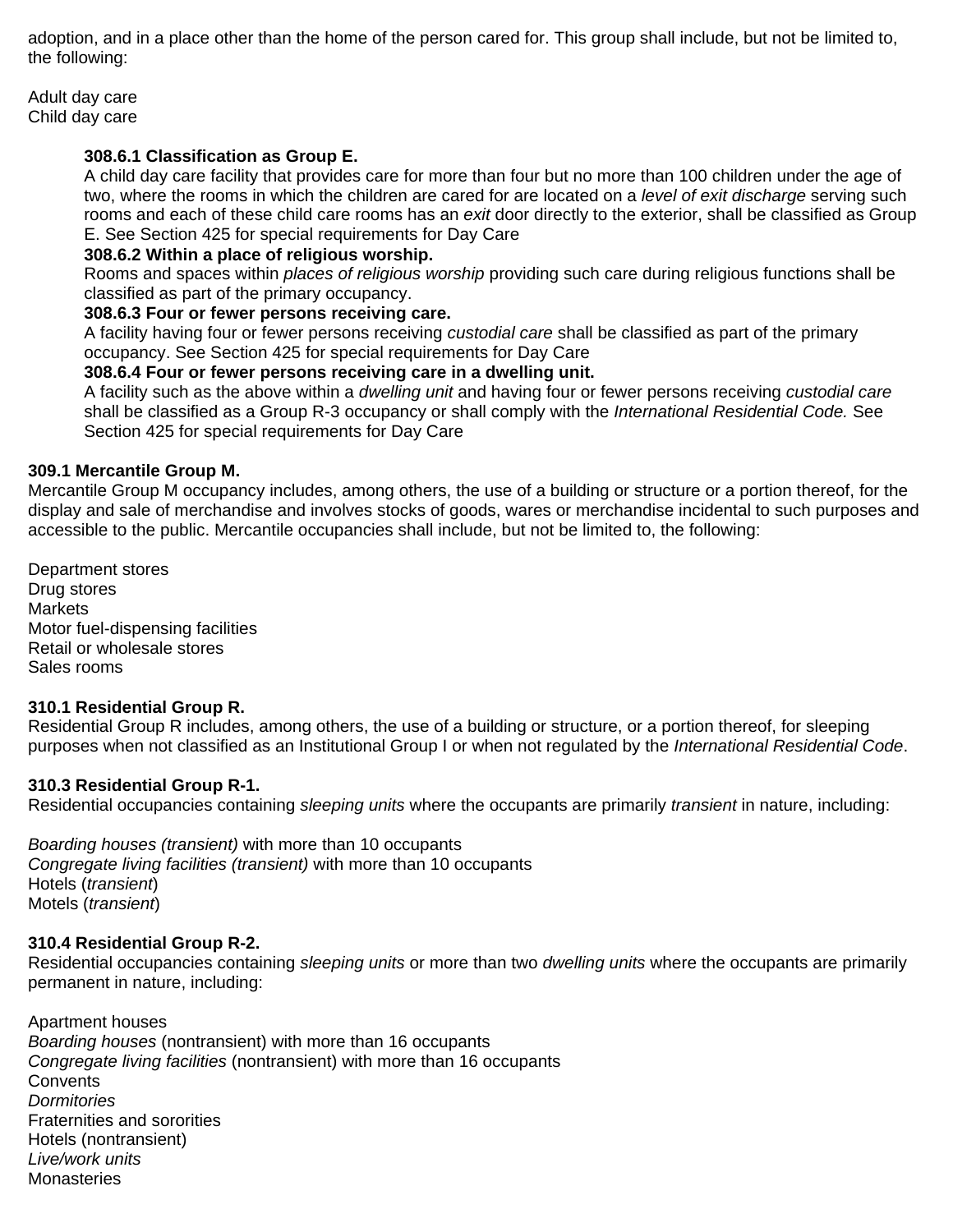# **310.5 Residential Group R-3.**

Residential occupancies and single family dwellings complying with the IRC where the occupants are primarily permanent in nature and not classified as Group R-1, R-2, R-4 or I, including:

Buildings that do not contain more than two *dwelling units Boarding houses* (nontransient) with 16 or fewer occupants *Boarding houses* (*transient*) with 10 or fewer occupants Care facilities that provide accommodations for five or fewer persons receiving care *Congregate living facilities* (nontransient) with 16 or fewer occupants *Congregate living facilities* (*transient*) with 10 or fewer occupants

# **310.5.1 Care facilities within a dwelling other than child care.**

Care facilities for five or fewer persons receiving care that are within a single-family dwelling are permitted to comply with the *International Residential Code* provided an *automatic sprinkler system* is installed in accordance with Section 903.3.1.3 or with Section P2904 of the *International Residential Code.* See Section 425 for special requirements for Day Care

**310.5.2 Child Care.** Areas used for child care purposes may be located in a residential dwelling unit under all of the following conditions and Section 425:

1. Compliance with Utah Administrative Code, R710-8, Day Care Rules, as enacted under the authority of the Utah Fire Prevention Board.

2. Use is approved by the Utah Department of Health, as enacted under the authority of the Utah Code, Title 26, Chapter 39, Utah Child Care Licensing Act, and in any of the following categories:

a. Utah Administrative Code, R430-50, Residential Certificate Child Care.

- b. Utah Administrative Code, R430-90, Licensed Family Child Care.
- 3. Compliance with all zoning regulations of the local regulator

## **310.6 Residential Group R-4.**

This occupancy shall include buildings, structures or portions thereof for more than five but not more than 16 persons, excluding staff, who reside on a 24-hour basis in a supervised residential environment and receive *custodial care*. The persons receiving care are capable of self-preservation. This group shall include, but not be limited to, the following:

Alcohol and drug centers Assisted living facilities (see Section 308.2.1) Congregate care facilities Convalescent facilities *Group homes* Halfway houses Residential board and *custodial care* facilities Social rehabilitation facilities

Group R-4 occupancies shall meet the requirements for construction as defined for Group R-3, except as otherwise provided for in this code.

## **311.1 Storage Group S.**

Storage Group S occupancy includes, among others, the use of a building or structure, or a portion thereof, for storage that is not classified as a hazardous occupancy.

## **311.2 Moderate-hazard storage, Group S-1.**

Buildings occupied for storage uses that are not classified as Group S-2, including, but not limited to, storage of the following:

Aerosols, Levels 2 and 3 Aircraft hangar (storage and repair) Bags: cloth, burlap and paper Bamboos and rattan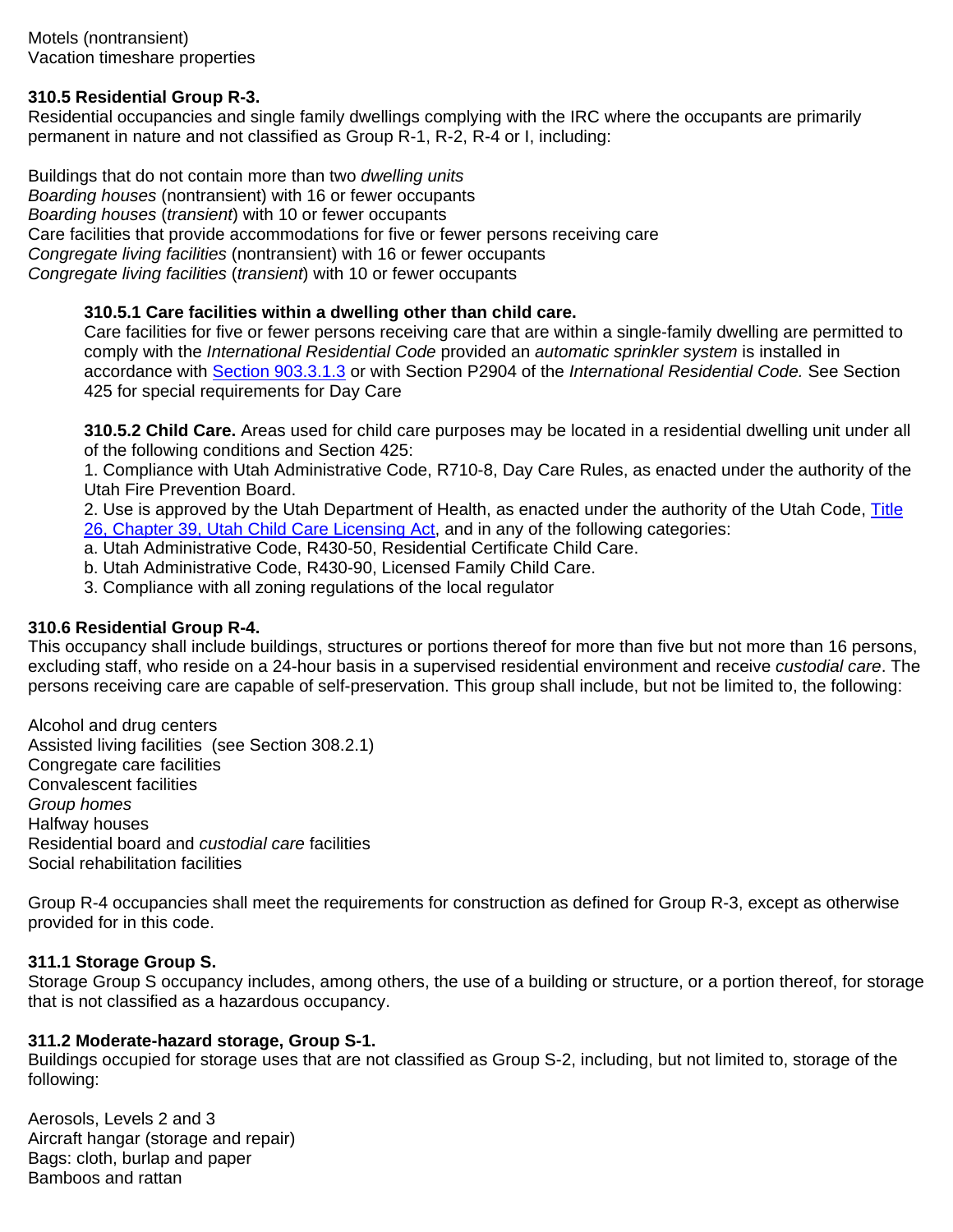Baskets Belting: canvas and leather Books and paper in rolls or packs Boots and shoes Buttons, including cloth covered, pearl or bone Cardboard and cardboard boxes Clothing, woolen wearing apparel Cordage Dry boat storage (indoor) **Furniture** Furs Glues, mucilage, pastes and size **Grains** Horns and combs, other than celluloid Leather Linoleum Lumber Motor vehicle repair garages complying with the maximum allowable quantities of hazardous materials listed in Table 307.1(1) (see Section 406.8) Photo engravings Resilient flooring Silks Soaps Sugar Tires, bulk storage of Tobacco, cigars, cigarettes and snuff Upholstery and mattresses Wax candles

#### **311.3 Low-hazard storage, Group S-2.**

Includes, among others, buildings used for the storage of noncombustible materials such as products on wood pallets or in paper cartons with or without single thickness divisions; or in paper wrappings. Such products are permitted to have a negligible amount of plastic *trim*, such as knobs, handles or film wrapping. Group S-2 storage uses shall include, but not be limited to, storage of the following:

Asbestos Beverages up to and including 16-percent alcohol in metal, glass or ceramic containers Cement in bags Chalk and crayons Dairy products in nonwaxed coated paper containers Dry cell batteries Electrical coils Electrical motors Empty cans Food products Foods in noncombustible containers Fresh fruits and vegetables in nonplastic trays or containers Frozen foods **Glass** Glass bottles, empty or filled with noncombustible liquids Gypsum board Inert pigments Ivory Meats Metal cabinets Metal desks with plastic tops and *trim*  Metal parts Metals Mirrors